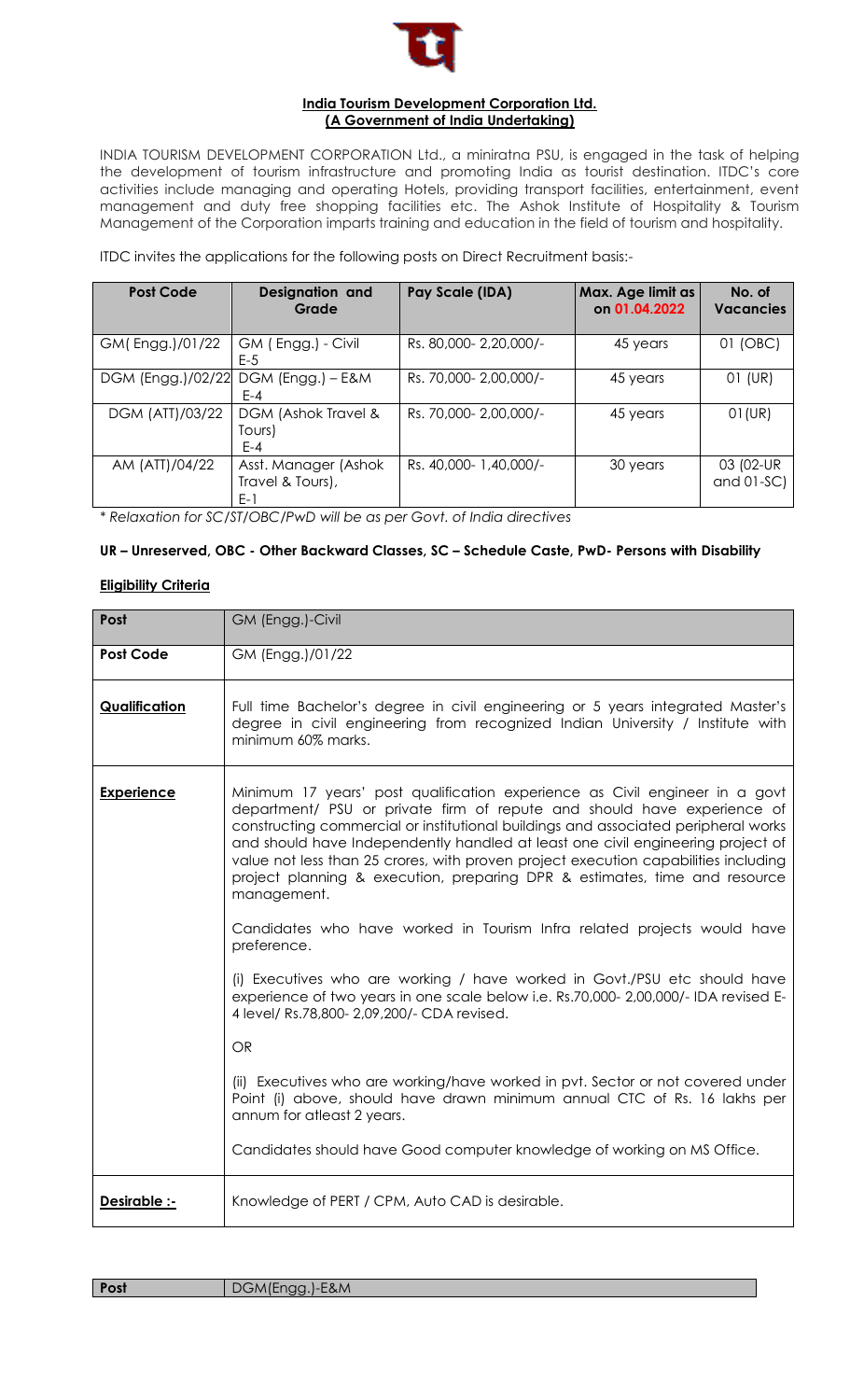| <b>Post Code</b>  | DGM (Engg.)/02/22                                                                                                                                                                                                                                                                                                                                                                                           |  |
|-------------------|-------------------------------------------------------------------------------------------------------------------------------------------------------------------------------------------------------------------------------------------------------------------------------------------------------------------------------------------------------------------------------------------------------------|--|
| Qualification     | Full time Bachelor's degree in electrical engineering or 5 years integrated<br>Master's degree in electrical engineering from recognized Indian University /<br>Institute with minimum 60% marks.                                                                                                                                                                                                           |  |
| <b>Experience</b> | Minimum 12 years' post qualification experience as Electrical engineer in a<br>govt department/ PSU or private firm of repute and should have experience<br>of handling various electrical & electronic systems and equipment/<br>installations in a commercial/ institutional building with proven project<br>execution capabilities including project planning & execution, preparing<br>DPR & Estimates. |  |
|                   | Candidates having additional experience in handling Building & Monument<br>lighting and illumination, architectural lighting and illumination, Sound & Light<br>Shows, multimedia shows lighting and sound equipment or any other<br>creative audio visual projects would have preference.                                                                                                                  |  |
|                   | (i) Executives who are working/ have worked in Govt./PSU etc should have<br>experience of two years in one scale below i.e. Rs.60000- 180000/- IDA<br>revised E-3 level/ Rs.67,700- 2,08,700/- CDA revised.                                                                                                                                                                                                 |  |
|                   | <b>OR</b>                                                                                                                                                                                                                                                                                                                                                                                                   |  |
|                   | (ii) Executives who are working/have worked in pvt. Sector or not covered<br>under Point (i) above, should have drawn minimum annual CTC of Rs. 14<br>lakhs per annum for atleast 2 years.                                                                                                                                                                                                                  |  |
|                   | Candidates should have Good computer knowledge of working on MS<br>Office.                                                                                                                                                                                                                                                                                                                                  |  |
| Desirable :-      | Knowledge of PERT / CPM, Auto CAD is desirable.                                                                                                                                                                                                                                                                                                                                                             |  |

| Post                 | DGM (Ashok Travel & Tours)                                                                                                                                                                                  |  |
|----------------------|-------------------------------------------------------------------------------------------------------------------------------------------------------------------------------------------------------------|--|
| <b>Post Code</b>     | <b>DGM (ATT)/03/22</b>                                                                                                                                                                                      |  |
| <b>Qualification</b> | MBA/ 2yrs PG Diploma/ Masters with minimum 60% marks in Marketing &<br>Sales/Tours/Travel/Tourism                                                                                                           |  |
| <b>Experience</b>    | Minimum 12 years of post-qualification experience in Tours and Travels                                                                                                                                      |  |
|                      | (i) Executives who are working/ have worked in Govt./PSU etc should have<br>experience of two years in one scale below i.e. Rs.60000- 180000/- IDA<br>revised E-3 level/ Rs.67,700- 2,08,700/- CDA revised. |  |
|                      | OR                                                                                                                                                                                                          |  |
|                      | (ii) Executives who are working/have worked in pvt. Sector or not covered<br>under Point (i) above, should have drawn minimum annual CTC of Rs. 9 lakhs<br>per annum for atleast 2 years.                   |  |
|                      |                                                                                                                                                                                                             |  |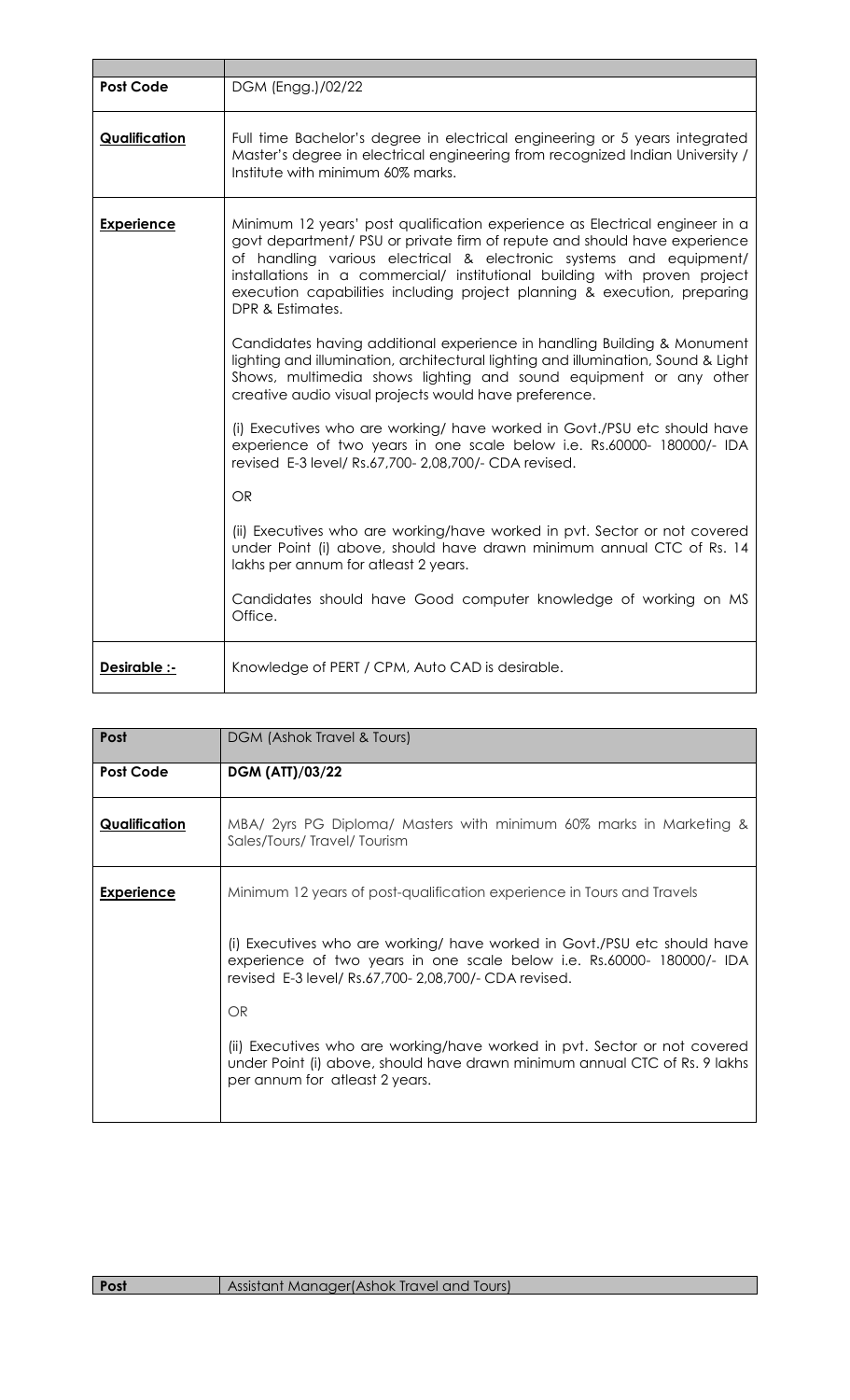| <b>Post Code</b>            | AM(ATT)/04/22                                                                                                                                                                                                             |
|-----------------------------|---------------------------------------------------------------------------------------------------------------------------------------------------------------------------------------------------------------------------|
| Qualification<br><u>and</u> | Full time Graduate in any discipline with minimum 60% marks from any Govt.<br>recognized University/Institute in India and with minimum four years work<br>experience in Tours/Travel/Air Ticketing.                      |
| <b>Experience</b>           | OR <sub></sub>                                                                                                                                                                                                            |
|                             | Full time Graduate with 2 years PG Degree/Diploma in Tourism/Marketing<br>Management from any Govt. recognised University/Institute in India and with<br>minimum two years work experience in Tours/Travel/Air Ticketing. |
|                             | Present/ Last drawn Annual CTC should not be less than Rs. 4.5 Lakhs per<br>annum                                                                                                                                         |
| <b>Desirable</b>            | Candidates having IATA qualification will be added advantage for Airline<br>Ticketing.                                                                                                                                    |

# **How to apply:**

- **1.** Candidates will be required to apply online through ITDC website: <https://itdc.co.in/careers> No other means / mode of application shall be accepted. Applications will be accepted from **11:00 Hrs on 05.05.2022 to 23:59 Hrs on 30.05.2022**.
- 2. Before registering/applying online, candidates are advised to go through detailed instructions related to the application process. The candidate should possess the following and keep the same handy while applying online:
	- **(i)** Valid email ID and mobile no.
	- **(ii)** The candidate should have scanned copy of Latest passport photograph and signature in JPG/JPEG format (**size not exceeding 1 MB**) ready for uploading before applying on-line. Size of the photo should be 450 pixels (H) x 350 pixels (W). Size of signature file should be 200 pixels (H) x 600 pixels (W).
	- **(iii)** After submitting online application, application form generated by the system with unique registration number will be sent to candidate's email id. Candidate should keep the form with him/ her for future reference.
	- **(iv)** Candidates are NOT required to submit hard copy of application form to ITDC at this stage.
	- **(v)** ITDC shall not be responsible for non-receipt of online applications or where the application is rejected due to wrong information filled up by the candidate.
	- **(vi)** Request for change of Mailing address/ email ID/ category/ posts as declared in the online application will not be entertained.
	- **(vii)** Candidate needs to upload all supporting documents (age, qualification, experience, NOC, Caste certificate etc.)
- 3. At the time of submission of online application, candidates are required to pay a nonrefundable application fee of **Rs. 500/- (Rupees Five Hundred only)(excluding applicable Convenience Fee and Taxes**).

# **General Information and Instructions:**

- 1. The candidates meeting the eligibility criteria can only apply. The candidates will be required to produce the original documents in support of qualification, experience and age at the time of interview. Mere submission of application or fulfilling the eligibility criteria does not confer any right on the individual for selection or short listing for the purpose of interview.
- 2. Candidates are advised to carefully read the full advertisement for details of eligibility criteria before submission of application.
- 3. Wherever CGPA/OGPA/DGPA or Letter Grade is awarded, its equivalent percentage of marks must be indicated in the online application as per norms adopted by University/Institute. Candidate are advised to upload CGPA/OGPA/DGPA conversion methodology to percentage as applicable in the university/institute.
- 4. In case the University/Institution does not have any scheme for converting CGPA in to equivalent percentage, the equivalence would be established by dividing the candidates CGPA by maximum possible CGPA and multiplying the result with 100.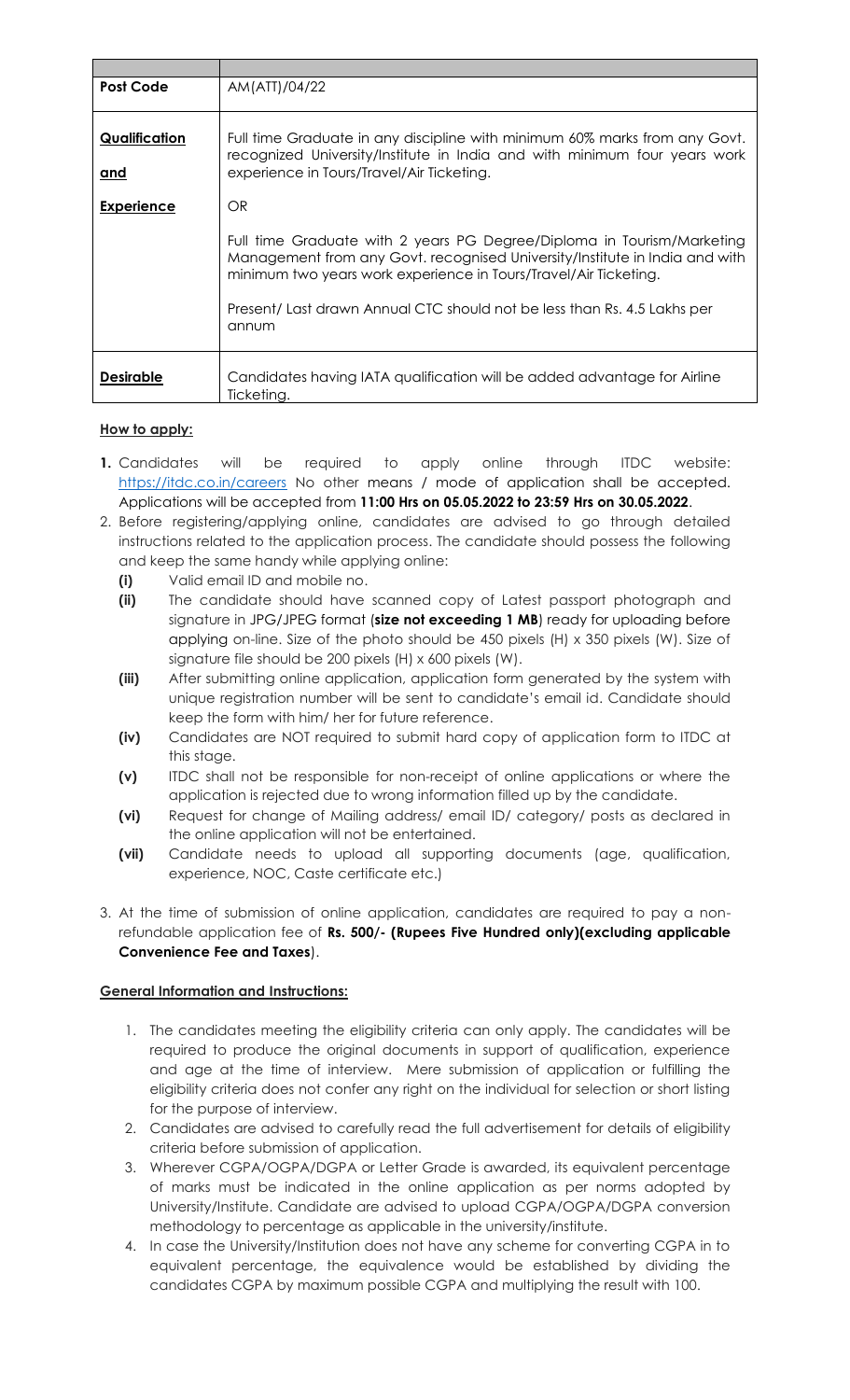- 5. The candidates working with Govt. Departments, Public Sector Enterprises etc should upload No Objection Certificate (NOC) from the department concerned. In case NOC is not available at the time of applying, an undertaking needs to be uploaded that NOC will be produced before the interview. Candidates unable to produce NOC before interview will not be allowed to appear in the interview.
- 6. Age relaxation for SC/ST/OBC/PwD etc. shall be as per the Govt. directives. Only those OBC's belonging to non-creamy layer of OBC which are included in the Central lists of OBC are eligible for the posts reserved for OBC's and age relaxation.
- 7. Mere eligibility will not vest any right on any candidate for being called for the interview. Management's decision on all matter will be final. No correspondence will be entertained from the candidates in connection with the process of selection/interview.
- 8. Applicants should give clear and complete postal address, email id, and phone number for correspondence. E-Mail ID so provided must be valid for at least two years after issuance of this advertisement. ITDC shall not be responsible for any postal delay/wrong delivery/non-delivery of any communication at any stage of the recruitment process. ITDC will exercise due care to avoid error in all stages of the recruitment process, however, it shall not take any liability for any error as may inadvertently occur in the process.
- 9. Misrepresentation or falsification of facts detected at any stage of the recruitment process or instances of misconduct/misbehavior at any stage shall result in cancellation of candidature without any notice and no correspondence in this regard shall be entertained. Canvassing in any manner would entail disqualification of Candidature.
- 10. ITDC reserves the right to cancel the entire recruitment process at any time without assigning any reasons whatsoever.
- 11. Any revision, clarification, addendum, corrigendum, time extension, etc. to the above advertisement will be hosted on "Careers" section of ITDC website: <https://itdc.co.in/careers> only and no separate notification shall be issued in the press. Candidates are requested to visit the website regularly to keep themselves updated.

**Note:** Additional/ Desirable qualification relevant to the field and higher experience in the relevant field would have an added advantage; therefore it is advisable to upload all related documents

# **Checklist for enclosures/Documents to be uploaded:**

- 1. Birth Certificate/Matriculation Certificate in proof of Date of Birth.
- 2. Educational & Professional Degrees/Certificates (Class 10<sup>th</sup> onwards).
- 3. Experience certificates of all previous employers containing specific date of joining and relieving.
- 4. Present employment documents / Appointment letter with joining details from the current employer
- 5. Latest pay slip from current employer.
- 6. For Govt./ PSU Employee in CDA/IDA pattern, a proof of having worked in the desired scale for the period as prescribed in the experience of the post applied for.
- 7. For Private employee and those not covered under the above point no.6, a proof of having worked with the desired CTC for the period as prescribed in the experience of the post applied for.
- 8. Caste/Disability certificate if applicable as per prescribed format of Govt. of India/issued by Competent Authority.
- 9. Additional/Desirable qualification & experiences relevant to the field mentioned in the table.
- 10. NOC / Undertaking for Govt. / PSU employees

#### **Important Dates:**